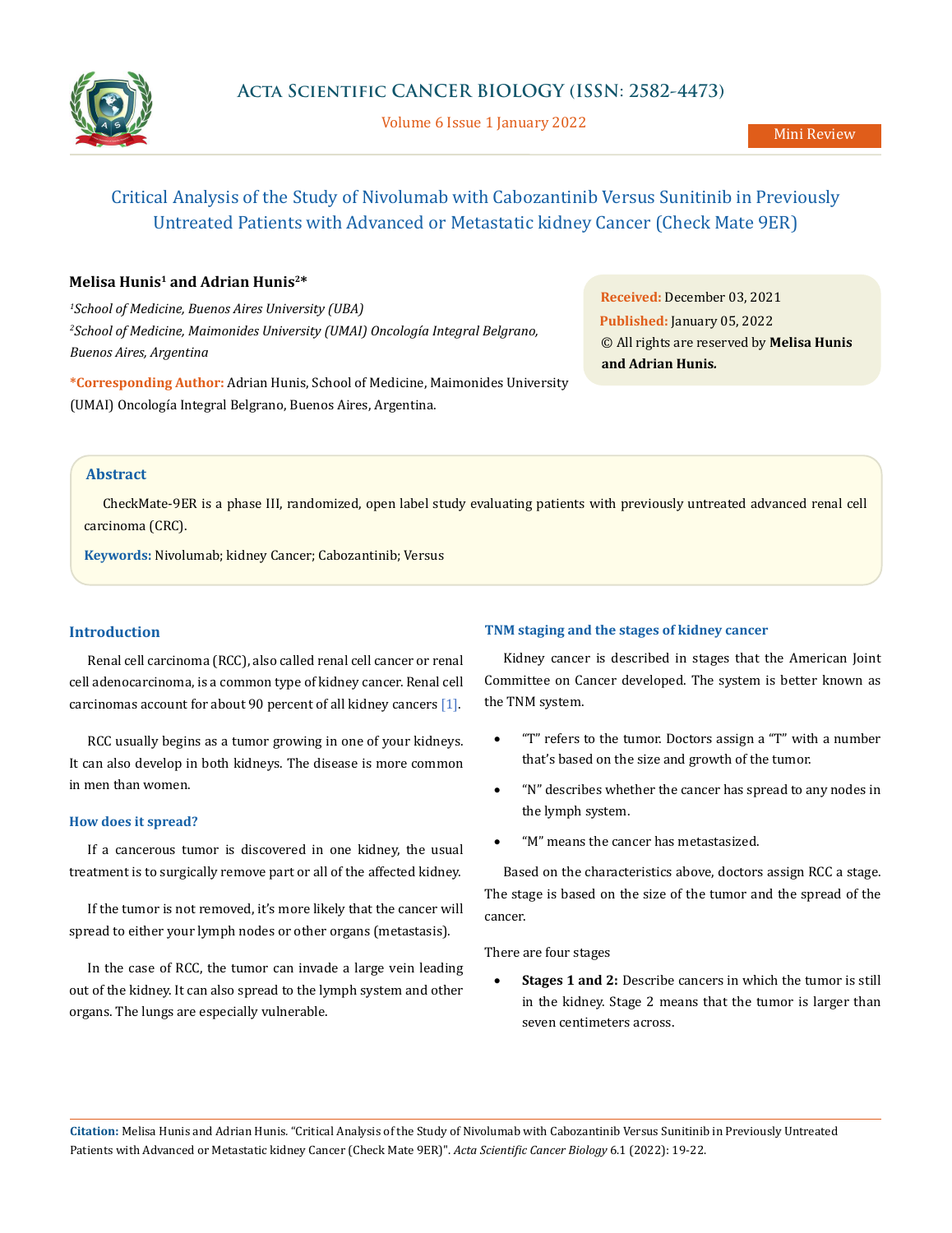- • **Stages 3 and 4:** Mean the cancer has either spread into a major vein or nearby tissue or to lymph nodes.
- **Stage 4**: Is the most advanced form of the disease. Stage 4 means that the cancer has spread to the adrenal gland or has spread to distant lymph nodes or other organs. Because the adrenal gland is attached to the kidney, the cancer often spreads there first.

#### **What's the outlook?**

Five-year survival rates for kidney cancer are based on the percentage of people who live at least 5 years with the disease after it's been diagnosed.

The [American Cancer Society](https://www.cancer.org/cancer/kidney-cancer/detection-diagnosis-staging/survival-rates.html) (ACS) reports the percentage of people living 5 years or more after diagnosis according to three stages based on data from the National Cancer Institute.

These stages are

- Localized (cancer has not spread beyond the kidney)
- Regional (cancer has spread nearby)
- Distant (cancer has spread to distant parts of the body)

According to the ACS, the RCC survival rates based on these three stages are

- Localized: [93 percent](https://www.cancer.org/cancer/kidney-cancer/detection-diagnosis-staging/survival-rates.html)
- Regional: 70 percent
- Distant: 12 percent

#### **What are the treatment options?**

The type of treatment you receive largely depends on the stage of your cancer. Stage 1 RCC may be treated with surgery.

However, by the time the cancer has advanced to stage 4, surgery may not be an option.

If the tumor and metastasis can be isolated, surgical removal of the cancerous tissue and/or treatment of the metastatic tumor by removal or other procedures such as stereotactic body radiation therapy or thermal ablation may still be possible.

If you have stage 4 RCC, your doctor will consider the location and spread of your cancer and your overall health to determine your eligibility for surgery.

If surgery isn't a realistic option to treat stage 4 RCC, your doctor may recommend systemic therapies using a combination of drugs.

A sample of your tumor, called a biopsy, may be obtained to help determine the best therapy for your specific type of cancer. Treatment may depend on whether you have clear cell or non-clear cell RCC.

Targeted therapy and immunotherapy, including tyrosine kinase inhibitors and anti-PD-1 monoclonal antibodies, can be used to treat stage 4 RCC. A specific drug may be given alone or in combination with another drug.

Treatments may include

- Axitinib + pembrolizumab
- Pazopanib
- Sunitinib
- Ipilimumab + nivolumab
- **Cabozantinib**

In 2011, our working group published in ASCO, personal experience with classical and conventional therapies (hormone therapy, chemotherapy, interferon, interleukin, etc.) versus the new target therapies (TT) whose summary we attach:Kidney cancer

### *"***Experience of Centro Oncologico Buenos Aires (COBA) with immunotherapy (It) and targeted therapies (TT)" [2,3]**

#### **Background**

To review the COBA results obtained in the first-line treatment of patients (pts.) with advanced kidney cancer for the past 10 years, since January 2000 to June 2006 (It) and from July 2006 to October 2010 (sunitinib and other TT).

#### **Methods**

A descriptive, retrospective, longitudinal, non-comparative study.

#### **Results**

The study included 150 pts. (106 male and 44 female 71% 29% H ratio: 1.5 - M: 1). Age: 51-60 years: 66 pts. (44%), 61 - 70 years: 34 pts. (23%). Histology: clear cell: 128 pts. (85%), chromophobe 8 pts. (5%), papillary 6 pts. (4%), oncocytoma 2 pts. (2%), sarcomatoid 2 pts. (2%), urothelial 2 pts. (2%), leiomyosarcoma 2

**Citation:** Melisa Hunis and Adrian Hunis*.* "Critical Analysis of the Study of Nivolumab with Cabozantinib Versus Sunitinib in Previously Untreated Patients with Advanced or Metastatic kidney Cancer (Check Mate 9ER)". *Acta Scientific Cancer Biology* 6.1 (2022): 19-22.

20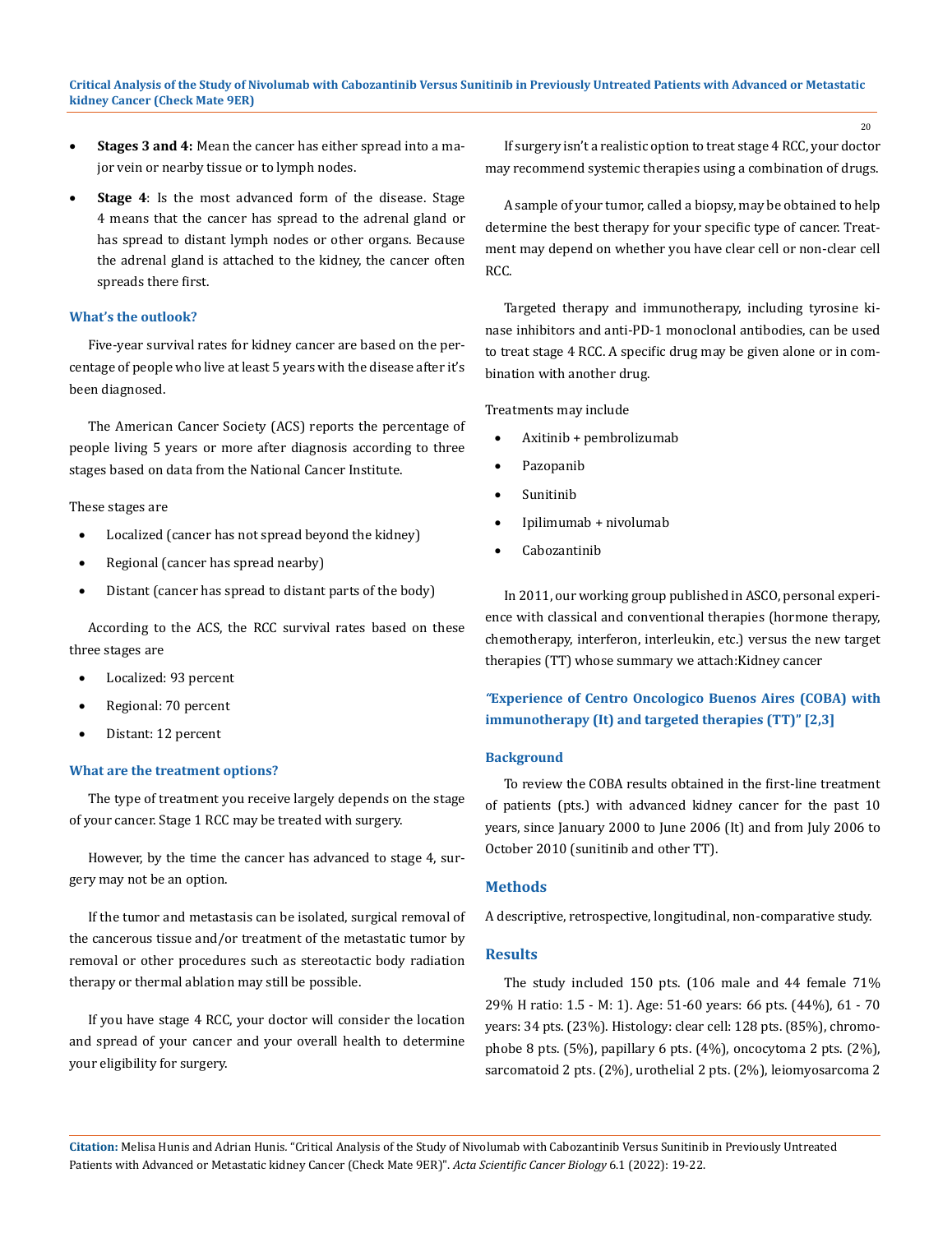pts. (2%). Stages: stage IV: 88 pts. (59%) metastatic sites: 48 pts. (32%) lung, 30 pts. (20%) bone, 18 pts. (12%) retroperitoneal, 16 pts. (11%) lymph node, stage III: 6 pts. (4%) Stage II: 20 pts. (13%) Stage I: 36 pts. (24%). Surgery: radical nephrectomy: 122 pts. (81%). It.: 44 pts. (30% of 150 pts.) From January 2000 to June 2006: INF-α 2 (10 MU/I three times per week): 38 pts. (86.4%); IL2: 6 pts. (13.6%). From the studies published by Motzer et al. at ASCO 2006 and later began using sunitib as first-line treatment in July 2006. TT: 52 pts. 34.6% of the 150. From July 2006 to October 2010: sunitinib: 42 pts. (80.8%), sorafenib: 4 pts. (7.7%), temsirolimus: 6 pts. (11.5%) Stable disease: TT (16 pts. - 30%): 10 months; It. (10 pts. - 22.7%): 5.5 months. Sunitinib toxicity: fatigue: 42 pts. (100%) arterial hypertension: 6 pts. (14%), hand-foot syndrome: 4 pts. (9%), mucositis: 2 pts. (5%).

#### **Conclusions**

Treatment with TT proved useful in controlling metastatic renal disease, achieving a statistically significant result of stable disease compared to that obtained with immunotherapy (10 vs. 5.5 months - p <0.001).

Recently (January 25, 2021) the FDA approved the following protocol, accepted as the first line of treatment.

The FDA just approved 1st line nivolumab + cabozantinib in advanced kidney cancer.

The approval was based on the phase III CheckMate-9ER study, which compared nivolumab in combination with cabozantinib versus sunitinib in patients with advanced renal cell cancer.

#### **About the CheckMate -9ER study**

CheckMate-9ER is a phase III, randomized, open label study evaluating patients with previously untreated advanced renal cell carcinoma (CRC).

A total of 651 patients (22% favorable risk, 58% intermediate risk, 20% poor risk) were randomized to receive nivolumab in combination with cabozantinib ( $n = 323$ ) versus sunitinib ( $n =$ 328).

Patients were randomized to receive 240 mg of nivolumab every two weeks intravenously and 40 mg of cabozantinib orally daily or sunitinib 50 mg orally daily for the first four weeks of a six-week cycle.

Treatment with nivolumab continued until disease progression as assessed by RECIST v1.1 response or unacceptable toxicity.

The recommended dose for nivolumab and cabozantinib is 240 mg of nivolumab every two weeks or 480 mg every four weeks in combination with 40 mg of cabozantinib once daily orally without food. The recommended treatment for nivolumab is until disease progression, unacceptable toxicity, or up to two years.

Treatment with cabozantinib is until disease progression or unacceptable toxicity.

The primary endpoint was progression-free survival (PFS) as assessed by the Blinded Independent Central Review (BICR), using RECIST v1.1.

Secondary endpoints included overall survival (OS) and objective response rate which was assessed by BICR using RECIST v1.1.

In the study, patients treated with nivolumab in combination with cabozantinib lived twice as long without their tumors progressing compared to patients treated with sunitinib (median PFS was 16.6 months [95% CI 12.5-24.9] vs. median PFS of 8.3 months [95% CI: 7.0-9.7]; [HR: 0.51] [95% CI: 0.41-0.64], P < 0.0001; mean follow-up 18.1 months]; range: 10.6-30.6 months).

Nivolumab in combination with cabozantinib also reduced the risk of death by 40% compared to sunitinib (HR: 0.60 [98.89% CI 0.40-0.89]; P = 0.0010; median OS was not reached for nivolumab in combination with cabozantinib and is not available for sunitinib [range: 22.6-NR months]).

Additionally, more patients responded to nivolumab in combination with cabozantinib than to sunitinib, with an ORR of 55.7%  $(n = 180/323)$  (95% CI: 50.1 to 61.2) versus 27.1%  $(n = 89/328)$ (95% CI: 22.4 to 32.3); P < 0.0001, respectively. In the combination group, 8.0% (n = 26/323) of patients experienced a complete response and 47.7% (n = 154/323) experienced a partial response versus 4.6% (n = 15/328) and 22.6% (n = 74/328) of those treated with sunitinib.

Among responding patients, the mean duration of response was 20.2 months for nivolumab in combination with cabozantinib (95% CI 17.3 to NA) and 11.5 months for sunitinib (95% CI 8.3 to 18.4).

**Citation:** Melisa Hunis and Adrian Hunis*.* "Critical Analysis of the Study of Nivolumab with Cabozantinib Versus Sunitinib in Previously Untreated Patients with Advanced or Metastatic kidney Cancer (Check Mate 9ER)". *Acta Scientific Cancer Biology* 6.1 (2022): 19-22.

21